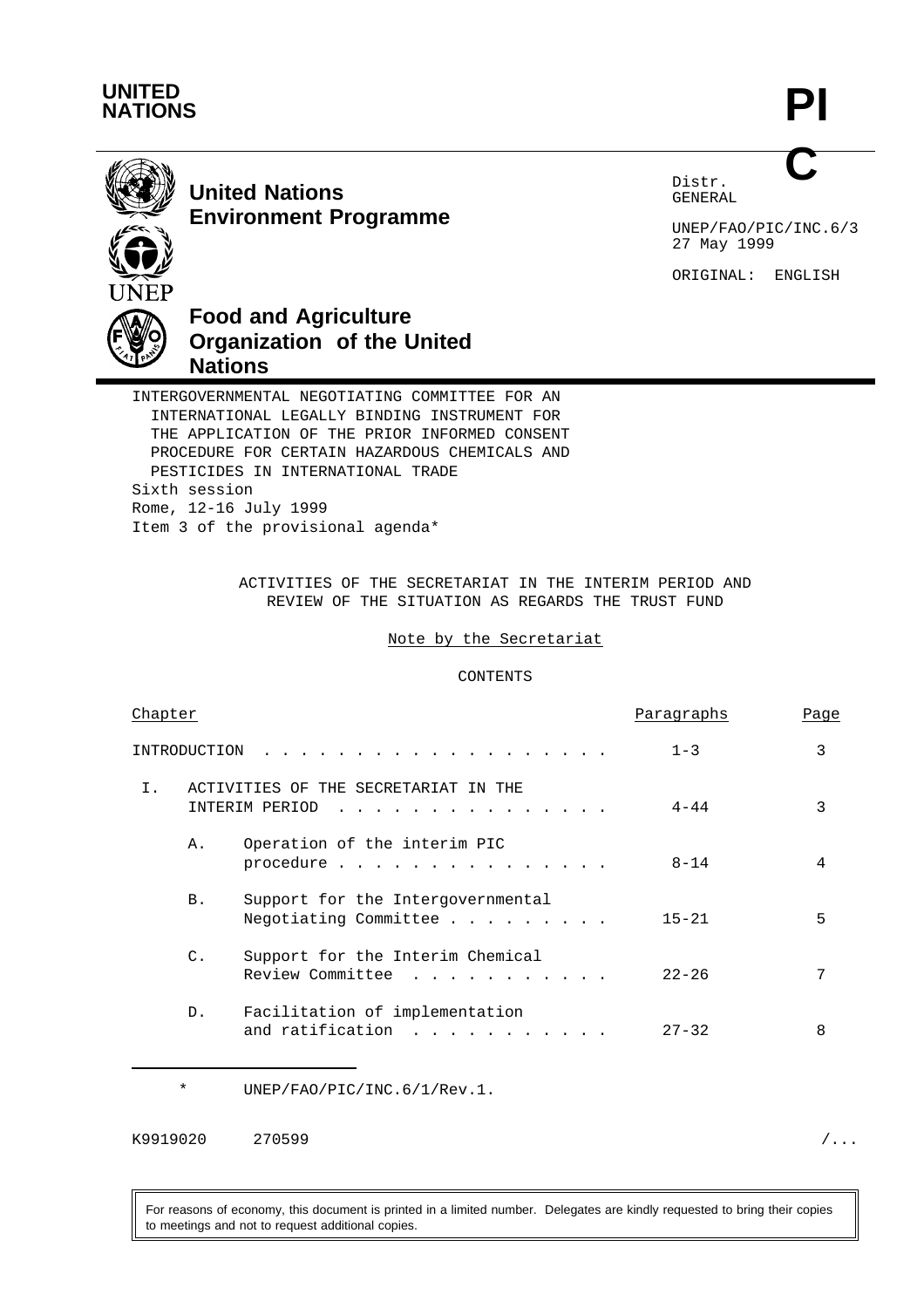|     | Е.             | Relationship with other conventions<br>and organizations | $33 - 35$ | 9                 |
|-----|----------------|----------------------------------------------------------|-----------|-------------------|
|     | $F_{\infty}$   | Administrative matters                                   | $36 - 40$ | $\overline{9}$    |
|     | $G$ .          | Secretariat staffing                                     | $41 - 43$ | 10                |
|     | Н.             | Summary of financial requirements                        | 44        | 11                |
| II. | TRUST FUND     |                                                          | $45 - 50$ | 12                |
|     | Α.             | Status of pledges and contributions                      | 45        | 12                |
|     | B.             | Status of expenditures and obligations                   | 46        | $12 \overline{ }$ |
|     | $\mathsf{C}$ . | Replenishment of the trust fund                          | $47 - 50$ | 12                |
|     |                | Annexes                                                  |           |                   |
|     |                | 1999 SECRETARIAT STAFFING SITHATION AS OF MAY 1999       |           | 14                |

|  | I.   1999 SECRETARIAT STAFFING SITUATION AS OF MAY 1999 |  |  |  |  |  |  |
|--|---------------------------------------------------------|--|--|--|--|--|--|
|  | TOTAL CONTRIBUTIONS TO THE TRUST FUND AS OF APRIL 1999  |  |  |  |  |  |  |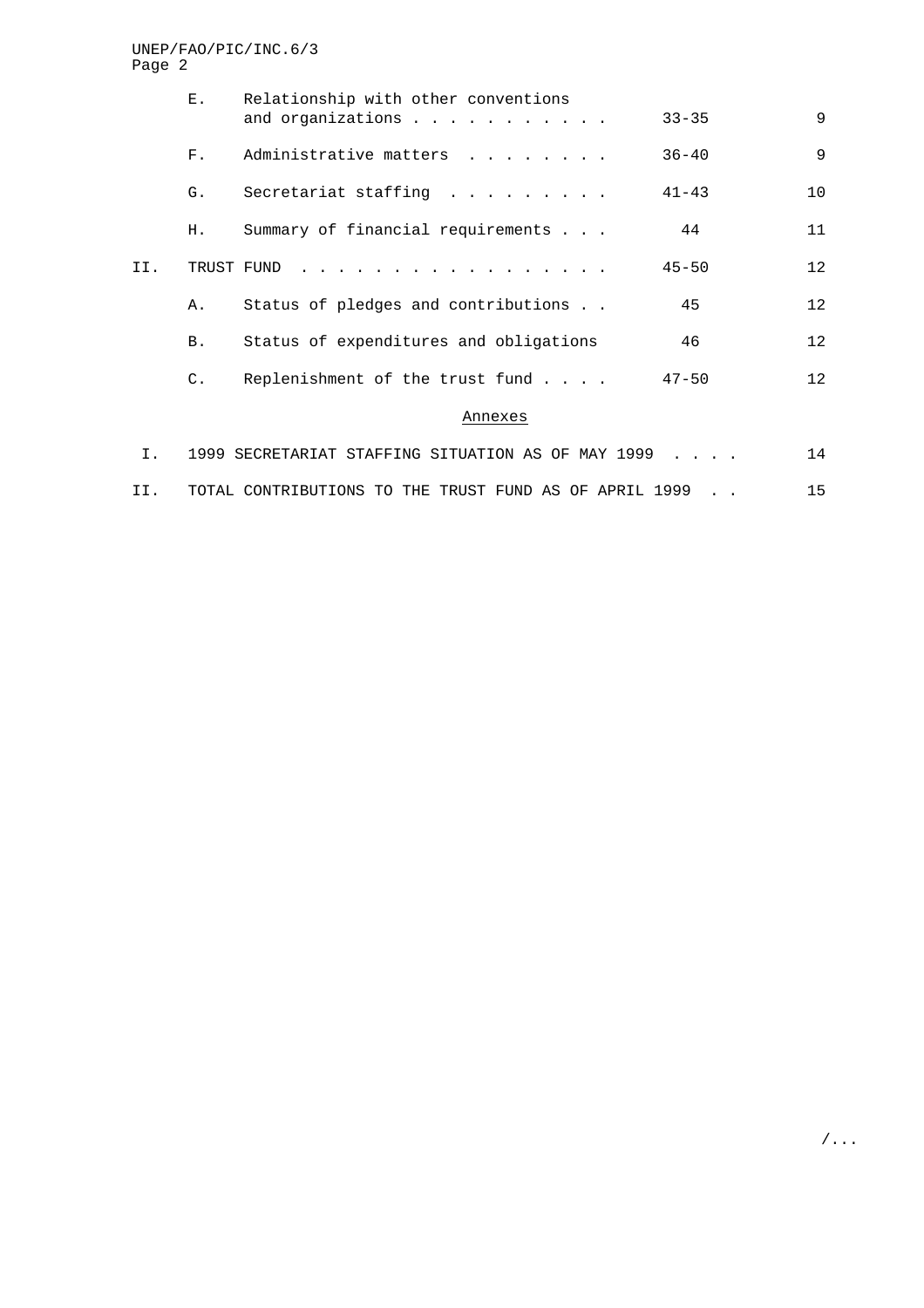#### INTRODUCTION

1. The purpose of the present note is to provide information on activities of the Secretariat during the interim period, together with preliminary cost estimates and information relevant to the operation of the trust fund established by the United Nations Environment Programme (UNEP) to support the interim arrangements and the operation of the Conference of the Parties until the end of the fiscal year in which the first meeting of the Conference of the Parties takes place. It is closely linked to, and should be read in conjunction with, the note by the Secretariat on the work programme for the interim period (UNEP/FAO/PIC/INC.6/2), which is also before the Committee at its sixth session.

2. The Committee may wish to take note of the information presented and:

(a) Make recommendations on the activities of the Secretariat and the proposed allocation of funds; and

(b) Decide on the mobilization of extrabudgetary funds during the interim period.

3. The note comprises two chapters. The first presents a short report and outlines activities that may be undertaken by the Secretariat during the interim period under the guidance of the Committee, together with a financial estimate of such activities. The second presents the current status of the trust fund and considers the need for the mobilization of extrabudgetary funds during the interim period.

#### I. ACTIVITIES OF THE SECRETARIAT IN THE INTERIM PERIOD

4. The present chapter reports on activities of the Secretariat and seeks the Committee's guidance on future activities during the interim period and the consequent requirements with respect to staffing and the budget.

5. Consistent with the Rotterdam Convention on the Prior Informed Consent Procedure for Certain Hazardous Chemicals and Pesticides in International Trade and the resolution on interim arrangements adopted by the Conference of Plenipotentiaries(UNEP/FAO/PIC/CONF/5, annex I, resolution 1), the Secretariat established jointly by UNEP and the Food and Agriculture Organization of the United Nations (FAO) will continue to serve as the Secretariat of the Convention during the interim period, as well as after the Convention has entered into force.

6. During the interim period, the Secretariat will continue its work in support of the Intergovernmental Negotiating Committee. In addition, the Secretariat will service the operation of the interim Prior Informed Consent (PIC) procedure, as described in the above-mentioned resolution on interim arrangements, including the definition of PIC regions and the establishment and servicing of an Interim Chemical Review Committee.

/...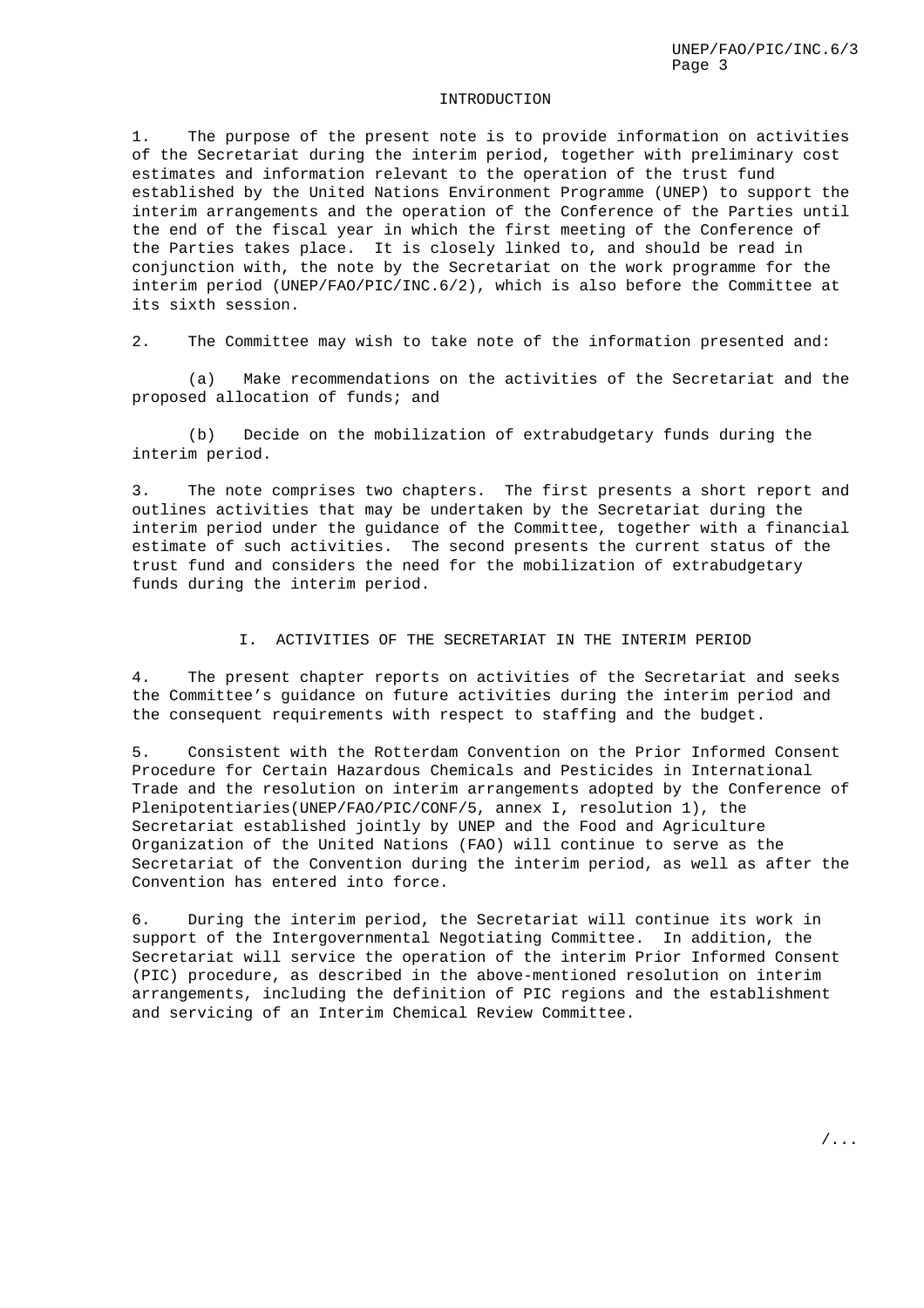7. At this early stage in the interim period, the proposals depend on the guidance of the Committee and on the resources made available by UNEP and FAO, and through the trust fund. They are expected to be adjusted in the light of the Committee's recommendations.

#### A. Operation of the interim PIC procedure

8. In the resolution on interim arrangements, the Conference of Plenipotentiaries decided that the voluntary PIC procedure would be changed to bring it into line with the procedure established by the Convention. The original PIC procedure with these changes is hereinafter referred to as the "interim PIC procedure". Thus, the activities of the Secretariat in support of the implementation of the interim PIC procedure are expected to be as defined in the relevant articles of the Convention, and based upon the guidance of the Intergovernmental Negotiating Committee.

9. Secretariat work in support of the operation of the interim PIC procedure involves the following procedures:

(a) Compiling and circulating current information on nominations of designated national authorities;

(b) Circulating decision guidance documents and revised decision guidance documents;

(c) Receiving, verifying, compiling and circulating to all States notifications of final regulatory action, proposals for acutely hazardous pesticide formulations and importing country responses submitted by States;

(d) Addressing States with a written request to provide an importing country response, should they not have done so within the specified time period; and

(e) Helping States, where appropriate, to provide an importing country response, should the State be unable to provide a response within the specified time period.

10. The resolution also invited the Intergovernmental Negotiating Committee to establish an Interim Chemical Review Committee and to develop interim PIC regions. Furthermore, the resolution decided on mechanisms for the inclusion of chemicals in the interim PIC procedure. The Secretariat has prepared separate notes on these matters to support the Committee in its deliberations.

11. A State Circular letter from the Director-General of FAO and the Executive Director of UNEP was sent to all States in November 1998. The letter informed States about the adoption of the Rotterdam Convention, urged them to sign and ratify the Convention as soon as possible, and notified them that the PIC procedure had been changed with effect from 11 September 1998. The letter also called on States to submit notifications of regulatory actions and proposals concerning severely hazardous pesticide formulations and informed them that nominations of Designated National Authorities would remain in effect under the interim PIC procedure unless and until the State concerned had notified the Secretariat otherwise. Finally, the letter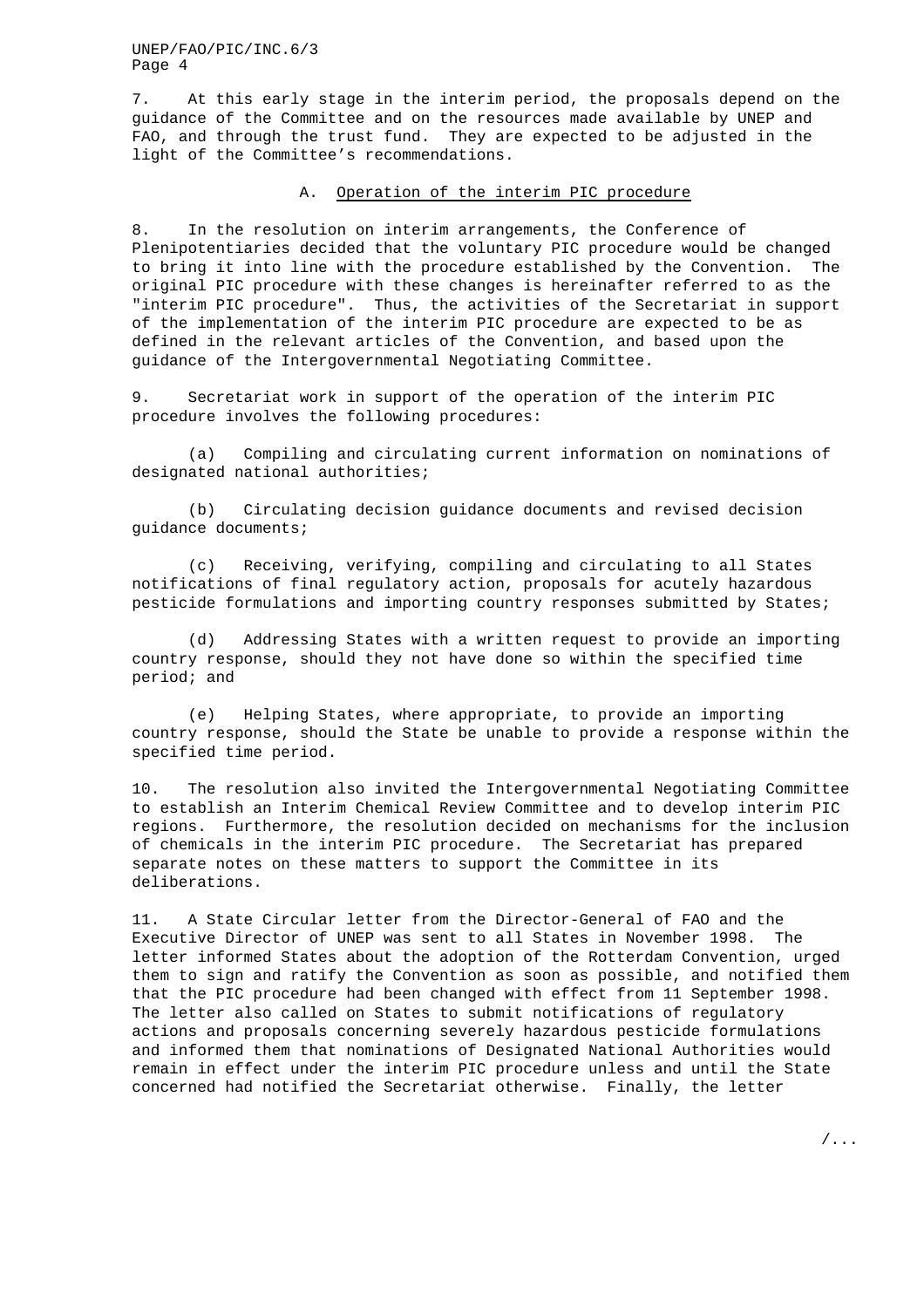appealed to States to make financial contributions to the trust fund and to provide technical assistance.

12. In January 1999, the Secretariat sent a letter to all Designated National Authorities, informing them of the adoption of the Rotterdam Convention and the resolution on interim arrangements.

13. A follow-up letter was sent out to all Designated National Authorities in June 1999 regarding the start-up of the new, interim PIC procedure. In the letter, with reference to paragraphs 9, 10 and 11 of the resolution on interim arrangements, Designated National Authorities were:

(a) Requested to review any importing country responses submitted previously under the original PIC procedure for correctness and completeness and to submit importing country responses for any chemical listed in Annex III, if such responses had not yet been submitted. A new form for the purpose of submitting importing country responses (in accordance with article 10) was included in the letter; and

(b) Requested to review any notification of control actions submitted previously under the original PIC procedure for correctness and completeness and to submit new notifications of final regulatory actions to ban or severely restrict a chemical for each action in effect at that time, if such notifications had not been submitted previously. A new form for the purpose of submitting notifications (in accordance with Article 5 and Annex I) was included in the letter.

14. In the same letter, the Designated National Authorities were informed that a synopsis of all notifications of control actions submitted previously by countries under the original PIC procedure would be communicated to all countries in accordance with Article 5, paragraph 4, of the Convention at a later stage and were invited to consider submitting proposals concerning severely hazardous pesticide formulations in accordance with Article 6 of the Convention. A new form for the purpose of submitting notifications (in accordance with Article 5 and Annex I of the Convention) was included in the letter.

# B. Support for the Intergovernmental Negotiating Committee during the interim period

15. In its resolution on interim arrangements, the Conference of Plenipotentiaries invited the Executive Director of UNEP and the Director-General of FAO to convene such further sessions of the Intergovernmental Negotiating Committee during the interim period as were necessary to oversee the operation of the interim PIC procedure and to prepare for and service the Conference of the Parties until the end of the fiscal year in which the first meeting of the Conference of the Parties took place.

16. At its twentieth session, in its decision 20/22 of 4 February 1999, the UNEP Governing Council welcomed the adoption of the Rotterdam Convention and authorized the Executive Director of UNEP to convene, together with the Director-General of FAO, further sessions of the Intergovernmental Negotiating Committee.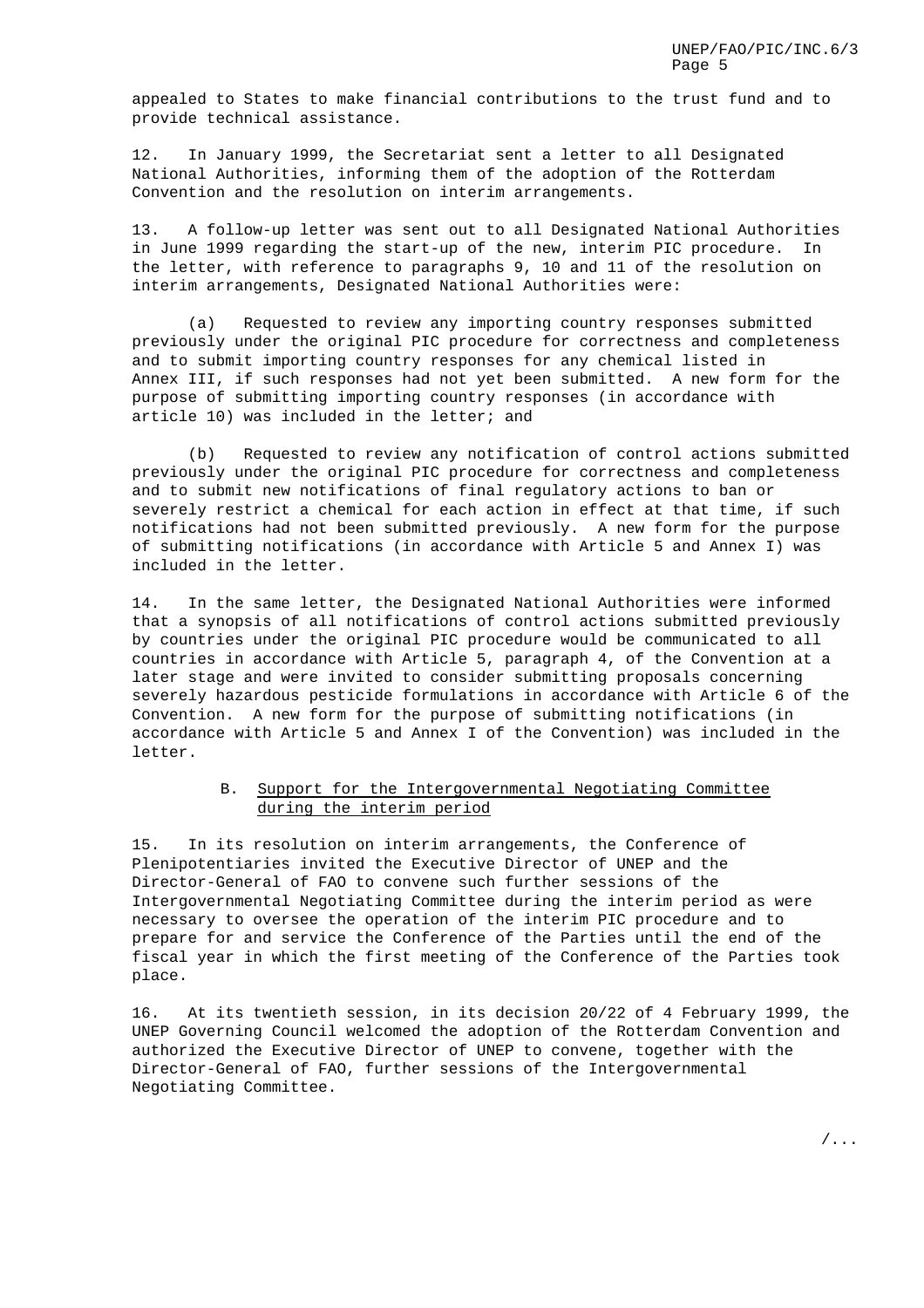17. In planning for its work during the interim period, the Secretariat envisages one session of the Intergovernmental Negotiating Committee each year in the interim period, alternating between Rome and Geneva, with the seventh session tentatively planned to take place in Geneva, in May 2000, subject to the availability of funds.

18. The main tasks of the Intergovernmental Negotiating Committee during the interim period include overseeing the operation of the interim PIC procedure and preparing for the first meeting of the Conference of the Parties. This issue is addressed in greater detail in the note on the work programme of the Intergovernmental Negotiating Committee during the interim period (UNEP/FAO/PIC/INC.6/2).

19. Secretariat work in support of the Committee involves planning for and servicing its sessions, preparing analytical documents to assist discussions on the various agenda items and preparing draft texts as requested by the Committee. This work involves not only the two organizations providing the Secretariat (UNEP and FAO), but also other United Nations programmes and international organizations.

20. The following table presents a preliminary estimate of the costs directly related to convening one 5-day session of the Intergovernmental Negotiating Committee in Rome or Geneva:

Table 1

| COST ESTIMATE FOR ONE FIVE-DAY SESSION OF THE INTERGOVERNMENTAL<br>NEGOTIATING COMMITTEE IN ROME OR GENEVA AND ONE BUREAU MEETING                                                              |           |  |  |  |  |
|------------------------------------------------------------------------------------------------------------------------------------------------------------------------------------------------|-----------|--|--|--|--|
| Conference-servicing, including preparation of meeting<br>documents, translation, reproduction and dispatch,<br>interpretation (six languages, five days, two sessions a<br>day and reporting. | \$483,000 |  |  |  |  |
| Travel support to 50 participants from developing<br>countries and countries with economies in transition                                                                                      | \$175,000 |  |  |  |  |
| Bureau meeting                                                                                                                                                                                 | \$20,000  |  |  |  |  |
| TOTAL                                                                                                                                                                                          | \$678,000 |  |  |  |  |

Note. The figures in this and all subsequent estimates include standard United Nations administrative costs.

21. The figures in table 1 are identical to figures presented to the Intergovernmental Negotiating Committee at its fourth session in the background document UNEP/FAO/PIC/INC.4/INF/1. By fully utilizing the facilities in Rome and Geneva, conference-servicing costs might be reduced by approximately \$75,000-\$100,000, thereby freeing up funds that might be used to support further participation from developing countries.

/...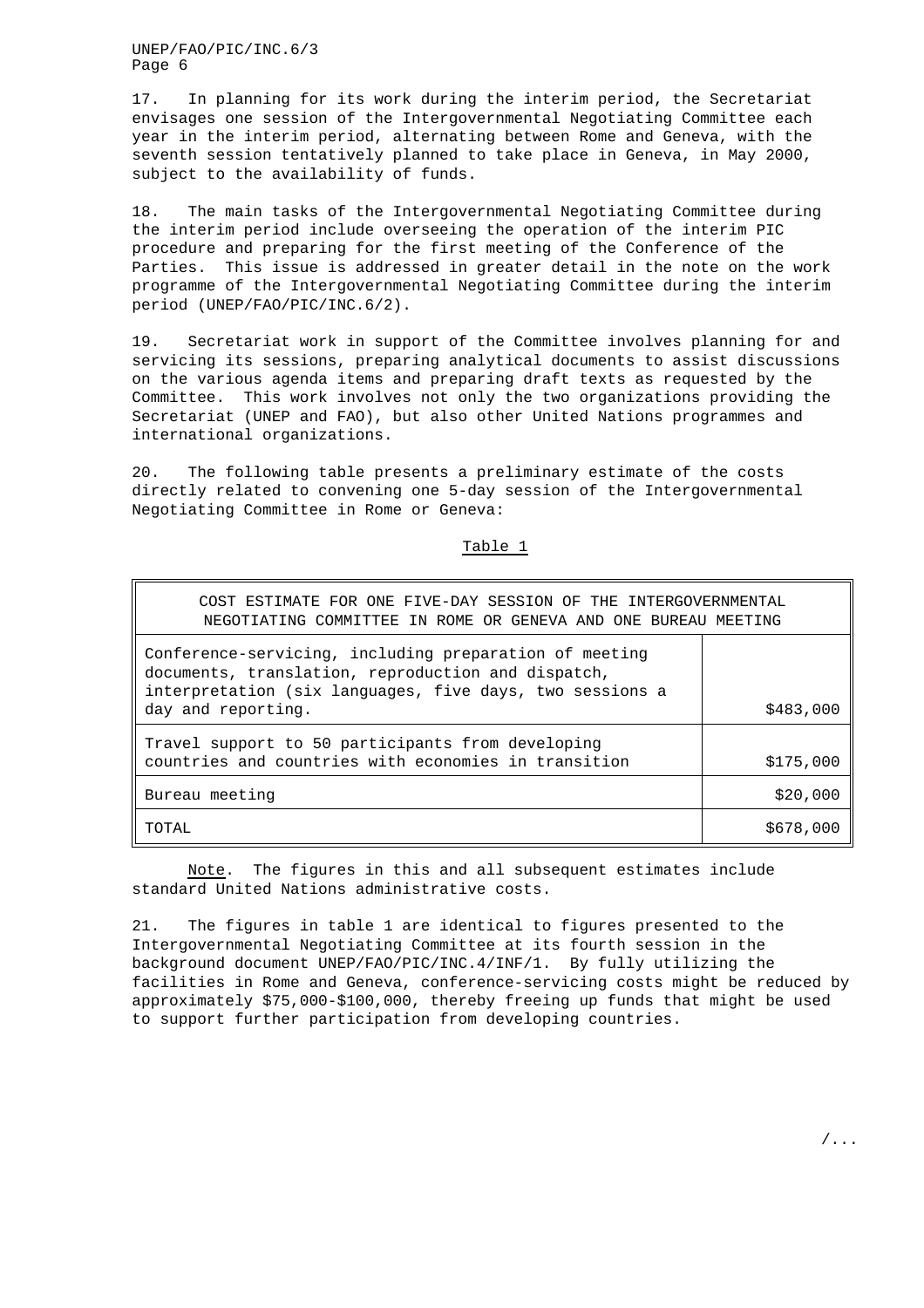#### C. Support for the Interim Chemical Review Committee

22. In its resolution on interim arrangements, the Conference of Plenipotentiaries invited the Intergovernmental Negotiating Committee to establish an interim subsidiary body to discharge the functions entrusted to the Chemical Review Committee established under the Convention.

23. The main responsibilities entrusted by the Convention to the Chemical Review Committee are:

(a) To review notifications of final regulatory action and to make recommendations on the inclusion of chemicals;

(b) To review proposals for the inclusion of severely hazardous pesticide formulations and to make recommendations on their inclusion;

(c) To prepare draft decision guidance documents; and

(d) To review new information on listed chemicals and to make recommendations on their removal.

24. In planning for its work, the Secretariat envisages one meeting of the Interim Chemical Review Committee each year in the interim period, alternating between Rome and Geneva, with the first meeting tentatively planned to take place in November/December 1999, subject to the availability of funds.

25. Secretariat work in support of the meetings of the Interim Chemical Review Committee involves planning for and servicing the meetings, preparing analytical documents to assist discussions on the various agenda items, and preparing draft decision guidance documents.

26. Table 2 presents a preliminary estimate of the costs directly related to convening a five-day meeting of the Interim Chemical Review Committee in Rome or Geneva. This estimate is also identical to that presented at the fourth session of the Intergovernmental Negotiating Committee. As the Interim Chemical Review Committee has not yet been established by the Intergovernmental Negotiating Committee and its composition and terms of reference are unknown, the estimate may change accordingly.

Table 2

| COST ESTIMATE FOR ONE FIVE-DAY MEETING OF THE INTERIM CHEMICAL REVIEW<br>COMMITTEE IN ROME OR GENEVA                                                           |          |
|----------------------------------------------------------------------------------------------------------------------------------------------------------------|----------|
| Conference-servicing, including preparation of meeting<br>documents, translation, reproduction and dispatch,<br>interpretation (three languages) and reporting | \$89,000 |
| Travel support to 10 participants from developing<br>countries and countries with economies in transition                                                      | \$35,000 |
| TOTAL                                                                                                                                                          | \$124    |

/...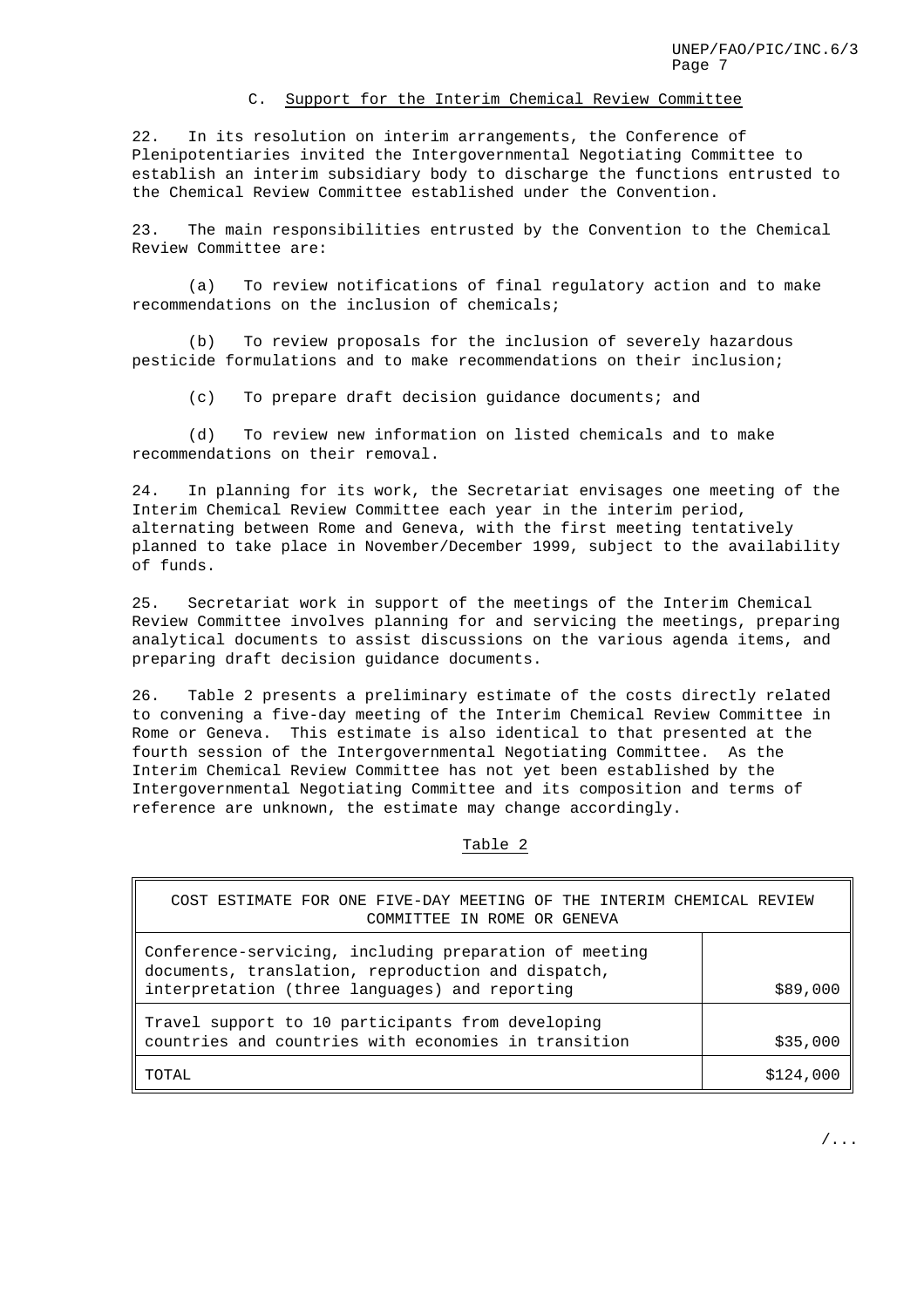## D. Facilitation of implementation and ratification

27. During the Conference of Plenipotentiaries, the group of African countries and several other delegations expressed their concern about the technical and financial assistance necessary for the implementation of the Convention, as well as technical and financial assistance during the interim period, and it was suggested that the next meetings of the Intergovernmental Negotiating Committee could address those questions. In his statement, the President expressed the view that those issues might be more appropriately dealt with by the Intergovernmental Negotiating Committee prior to the entry into force of the Convention and by the Conference of the Parties after the entry into force of the Convention. Some delegates indicated that they would be willing to make financial contributions for the operation of the Secretariat and towards providing technical assistance to promote sustainable chemicals management in the interim period.

28. In its Article 15, the Convention contains an obligation to take appropriate measures to ensure effective implementation of the Convention, while Article 16 states that Parties shall cooperate in promoting the technical assistance necessary for the implementation of the Convention. Article 19 provides that one of the functions of the Secretariat is to facilitate assistance to the Parties in the implementation of the Convention.

29. From 8 to 11 December 1998, the Secretariat convened a regional workshop in Bangkok, hosted by the FAO Regional Office for Asia and the Pacific. The main objectives of the workshop were to help the Designated National Authorities to understand their role and responsibilities in implementing the Convention, thereby helping countries to implement the Convention in an effective way, and to promote the signature and ratification of the Convention. It also served to assist the overall programme through feedback to the Secretariat and to the Intergovernmental Negotiating Committee. The workshop was attended by 28 Designated National Authorities from the region. The Intergovernmental Negotiating Committee may wish to provide guidance to the Secretariat regarding future workshops.

30. The Secretariat has had the text of the Convention printed and distributed, and is planning to produce and distribute additional information material for key stakeholders. Such material could include an introductory guide to the Convention, fact-sheets covering major aspects of the Convention and a newsletter to keep key audiences up-to-date about the activities under the Convention. Finally, the Secretariat gives high priority to other activities related to promoting the signature and ratification of the Convention.

31. Based on the good experience and positive feedback regarding the specialized UNEP and FAO websites that were in operation in recent years under the voluntary PIC procedure and that proved very useful during the negotiations of the Convention, the Secretariat has established an integrated website for the Convention. This will facilitate the dissemination of information in a rapid and cost-effective manner and provide global access to up-to-date information about the Convention. As usual, meeting documents and reports will be made available when they are released. The website may be found at <www.pic.int>.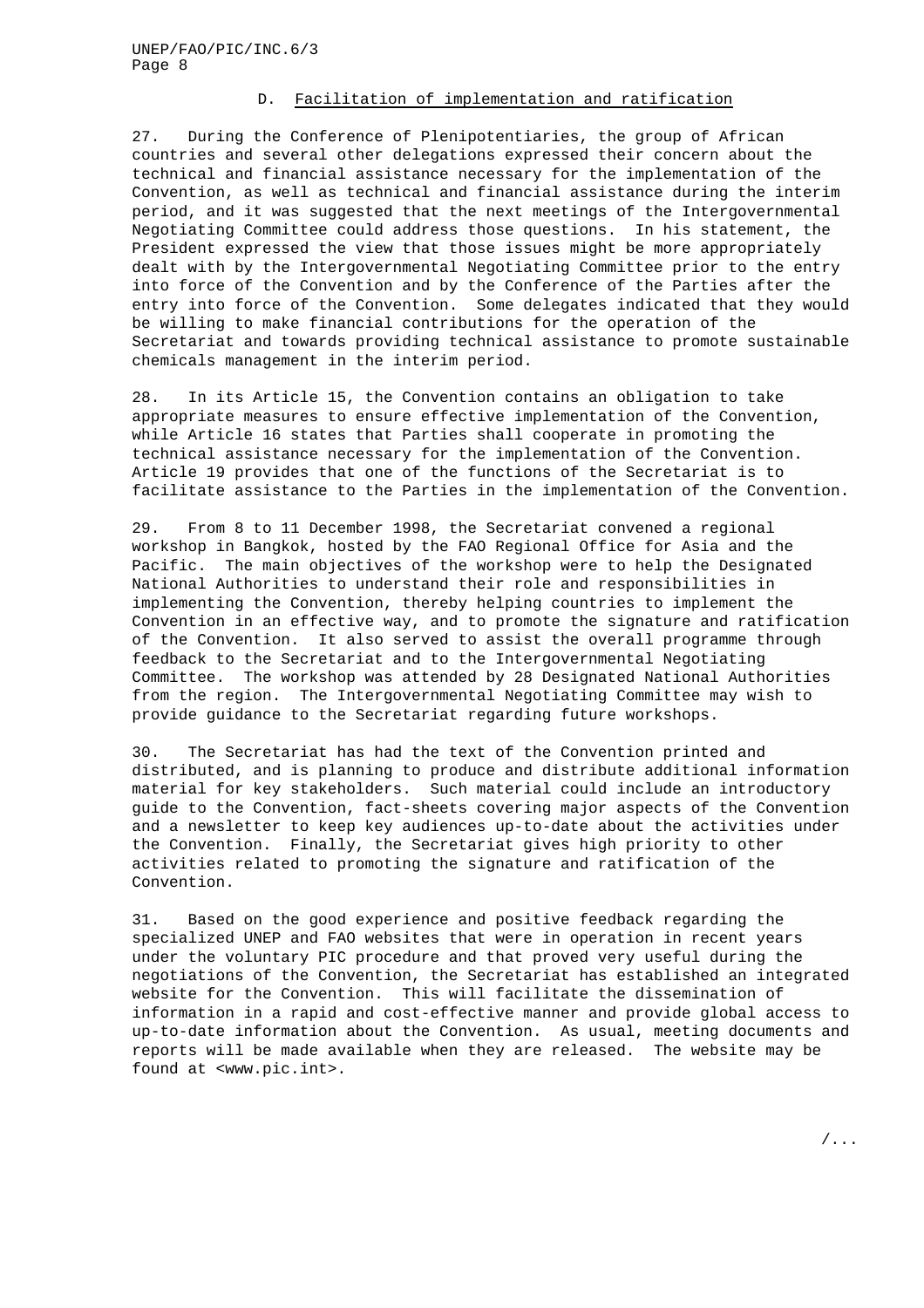32. Table 3 gives a preliminary estimate of the costs directly related to the facilitation of implementation and ratification.

#### Table 3

| FACILITATION OF IMPLEMENTATION AND RATIFICATION       |           |  |  |  |
|-------------------------------------------------------|-----------|--|--|--|
| Regional workshops (seven workshops at \$90,000 each) | \$630,000 |  |  |  |
| Printing and distribution of information material     | \$35,000  |  |  |  |
| Design and implementation of the website              | \$18,000  |  |  |  |
| TOTAL                                                 | \$683,000 |  |  |  |

#### E. Relationship with other conventions and organizations

33. One of the functions of the Secretariat, as defined in article 19 of the Convention, is to ensure the necessary coordination with the secretariats of other relevant international bodies.

34. Cooperation and coordination with multilateral organizations will be important in carrying out Secretariat responsibilities during the interim period and in supporting sessions of the Intergovernmental Negotiating Committee. In addition, the Secretariat will benefit greatly from the experience of other conventions, and joint projects could be initiated to avoid duplication and increase effectiveness.

35. In May 1999, the Secretariat sent letters to counterpart secretariats in relevant conventions and international bodies, informing them about the adoption of the Rotterdam Convention and about the Convention itself.

#### F. Administrative matters

36. UNEP and FAO are jointly providing the Secretariat functions for the Convention during the interim period, mainly by operating the interim PIC procedure and by servicing the Intergovernmental Negotiating Committee and its subsidiary bodies. This cooperation is based on the model that was developed and worked so successfully during the operation of the voluntary PIC procedure and the negotiations of the Rotterdam Convention. The UNEP part of the Secretariat is located in Geneva and the FAO part is located in Rome.

37. The trust fund that was established by the Executive Director of UNEP for the negotiation process will continue to function in order to support the interim arrangements and the initial operation of the Conference of the Parties, and to support the participation of developing countries and countries with economies in transition in the further work of the Intergovernmental Negotiating Committee.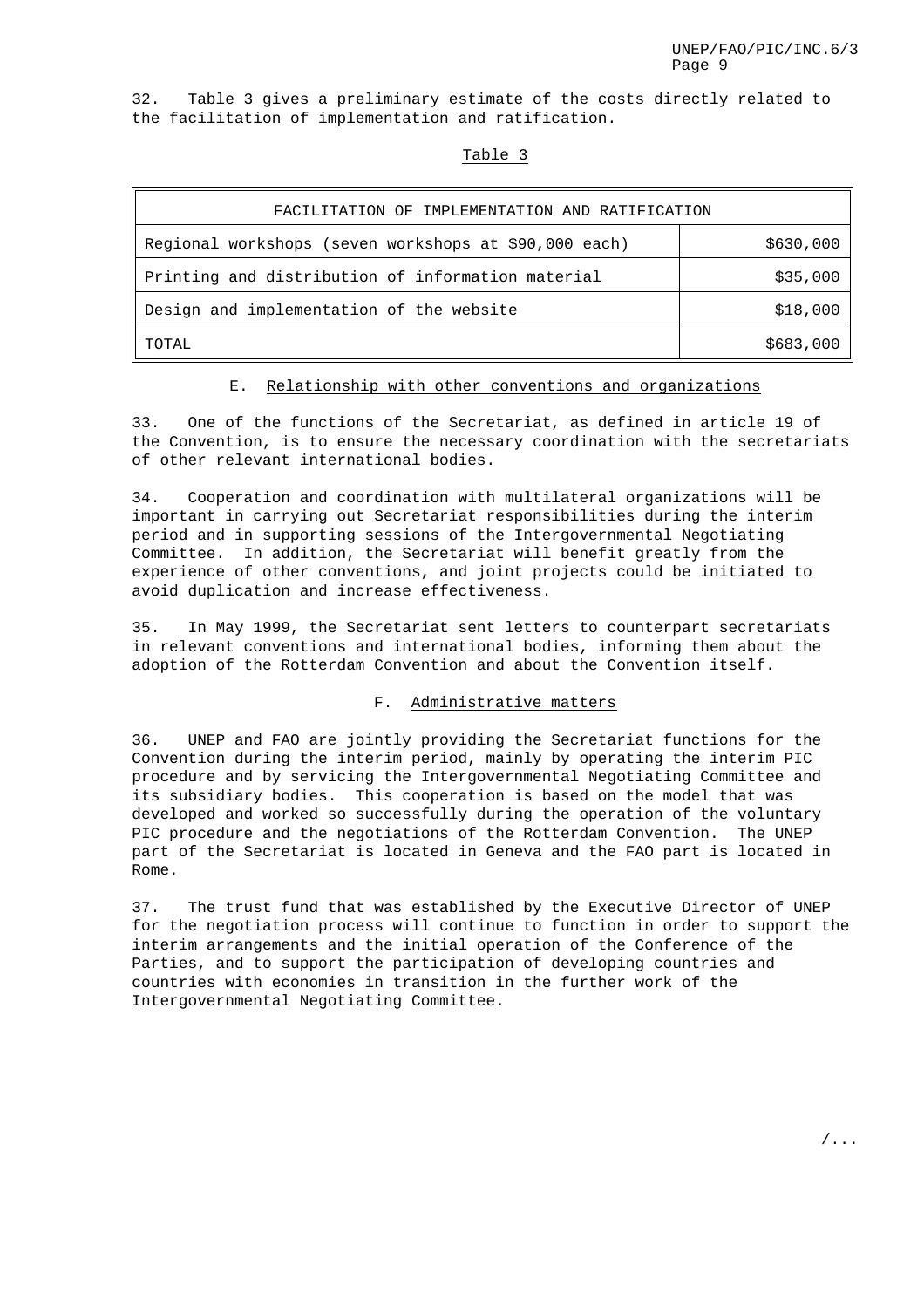38. In order to facilitate the operation of the Secretariat at two separate locations, the Secretariat is developing office routines that are based on the concept of a "paperless office", by fully utilizing the possibilities of modern office technology in order to maximize efficiency and at the same to keep Secretariat staff at a minimum level.

39. The Secretariat is also in the process of updating the database created under the voluntary PIC procedure to meet the new requirements of the interim PIC procedure and the Convention.

40. Table 4 gives a preliminary estimate of the costs directly related to office automation and the establishment of the necessary databases.

| OFFICE AUTOMATION AND DATABASES               |           |  |  |  |
|-----------------------------------------------|-----------|--|--|--|
| Analysis of information flow and requirements | \$22,600  |  |  |  |
| Document management and archiving system      | \$59,000  |  |  |  |
| Database redesign and implementation          | \$50,850  |  |  |  |
| TOTAL                                         | \$132,450 |  |  |  |

## Table 4

## G. Core Secretariat costs

41. The staffing situation of the Secretariat, as of May 1999, is shown in annex I to the present note. It shows that, thanks to the current location of the Secretariat within FAO and UNEP, it is possible to combine the function of Executive Secretary with other responsibilities within UNEP and FAO, thereby reducing the costs to the Convention.

42. The annual core Secretariat costs, including travel on official business, supplies communications and material, are estimated at \$989,000. This amount corresponds with the estimate provided in the background paper on transitional and interim arrangements (UNEP/FAO/PIC/INC.4/INF/1) that was presented to the Intergovernmental Negotiating Committee at its fourth session, and includes the annual contributions by UNEP and FAO amounting to \$140,000 from each organization. Furthermore, the legal offices of UNEP and FAO continue to provide legal support for required actions.

43. Table 5 summarizes presents a summary of the core Secretariat costs.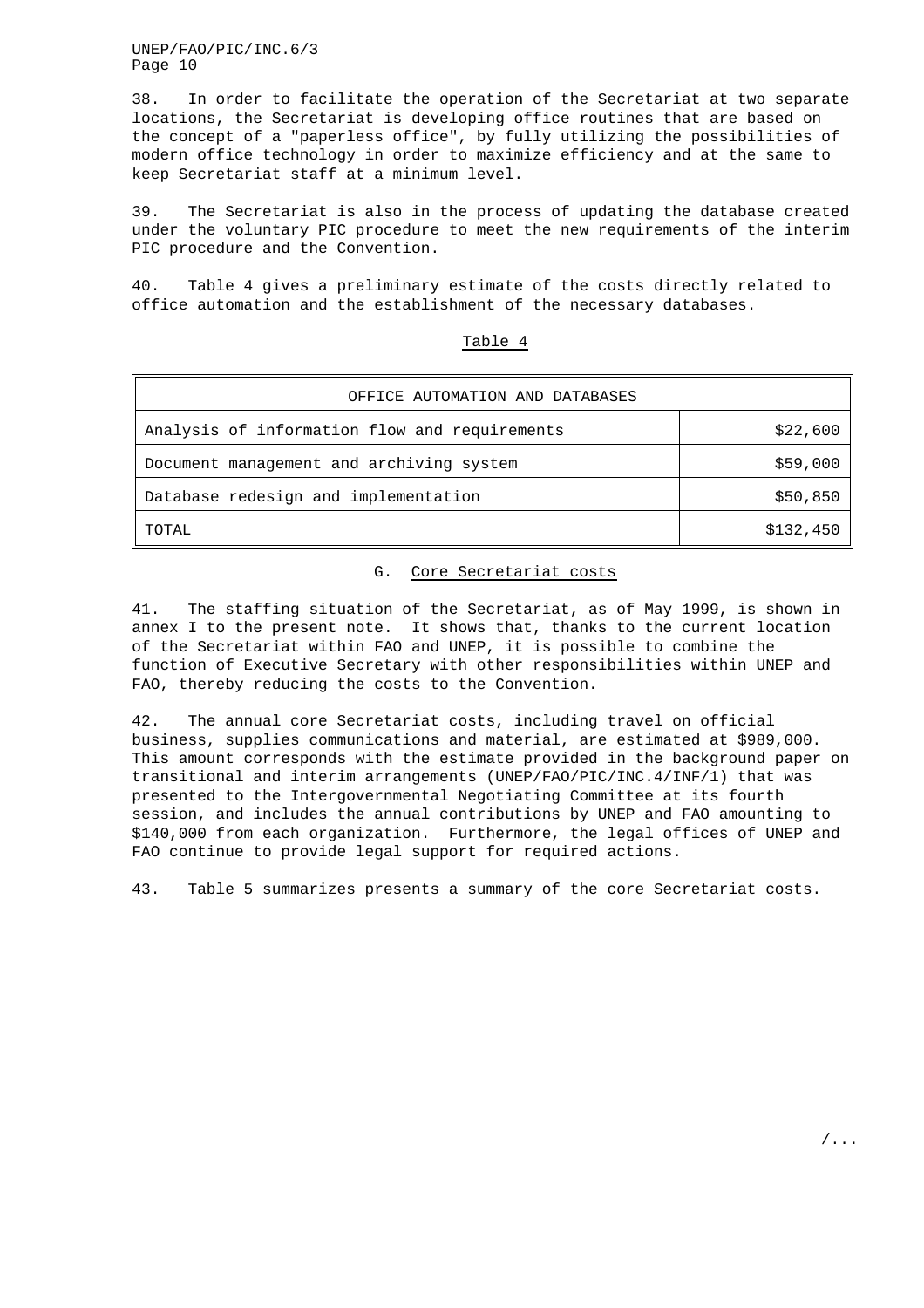# Table 5

| CORE SECRETARIAT COSTS                                                        |           |
|-------------------------------------------------------------------------------|-----------|
| Staff costs                                                                   | \$765,000 |
| Consultants                                                                   | \$65,000  |
| Travel on official business                                                   | \$75,000  |
| General operating expenditures (supplies, materials,<br>communications, etc.) | \$84,000  |
| TOTAL                                                                         | \$989,000 |

# H. Summary of financial requirements

44. The estimated financial requirements for 1999 by sector of activity are set out in table 6.

# Table 6

| SUMMARY OF FINANCIAL REQUIREMENTS FOR 1999                                                     |                         |                     |             |  |  |
|------------------------------------------------------------------------------------------------|-------------------------|---------------------|-------------|--|--|
|                                                                                                | Original<br>estimate a/ | Additional<br>costs | TOTAL       |  |  |
| Table 1:<br>One session of the Intergovernmental<br>Negotiating Committee in Rome or<br>Geneva | \$678,000               |                     | \$678,000   |  |  |
| Table 2:<br>One meeting of the Interim Chemical<br>Review Committee in Rome or Geneva          | \$124,000               |                     | \$124,000   |  |  |
| Table $3: b/$<br>Facilitation of implementation and<br>ratification                            |                         | \$683,000           | \$683,000   |  |  |
| Table 4:<br>Office automation and databases                                                    |                         | \$132,450           | \$132,450   |  |  |
| Table 5:<br>Core Secretariat costs                                                             | \$989,000               |                     | \$989,000   |  |  |
| TOTAL                                                                                          | \$1,791,000             | \$815,450           | \$2,606,450 |  |  |

 $\underline{a}$  The original estimate is found in the paper on interim and transitional arrangements that was presented to the Intergovernmental Negotiating Committee at its fourth session (UNEP/FAO/PIC/INC.4/INF/1).

b/ The distribution of the workshops and the funding needed in 1999 and 2000 depends on the guidance provided by the Committee.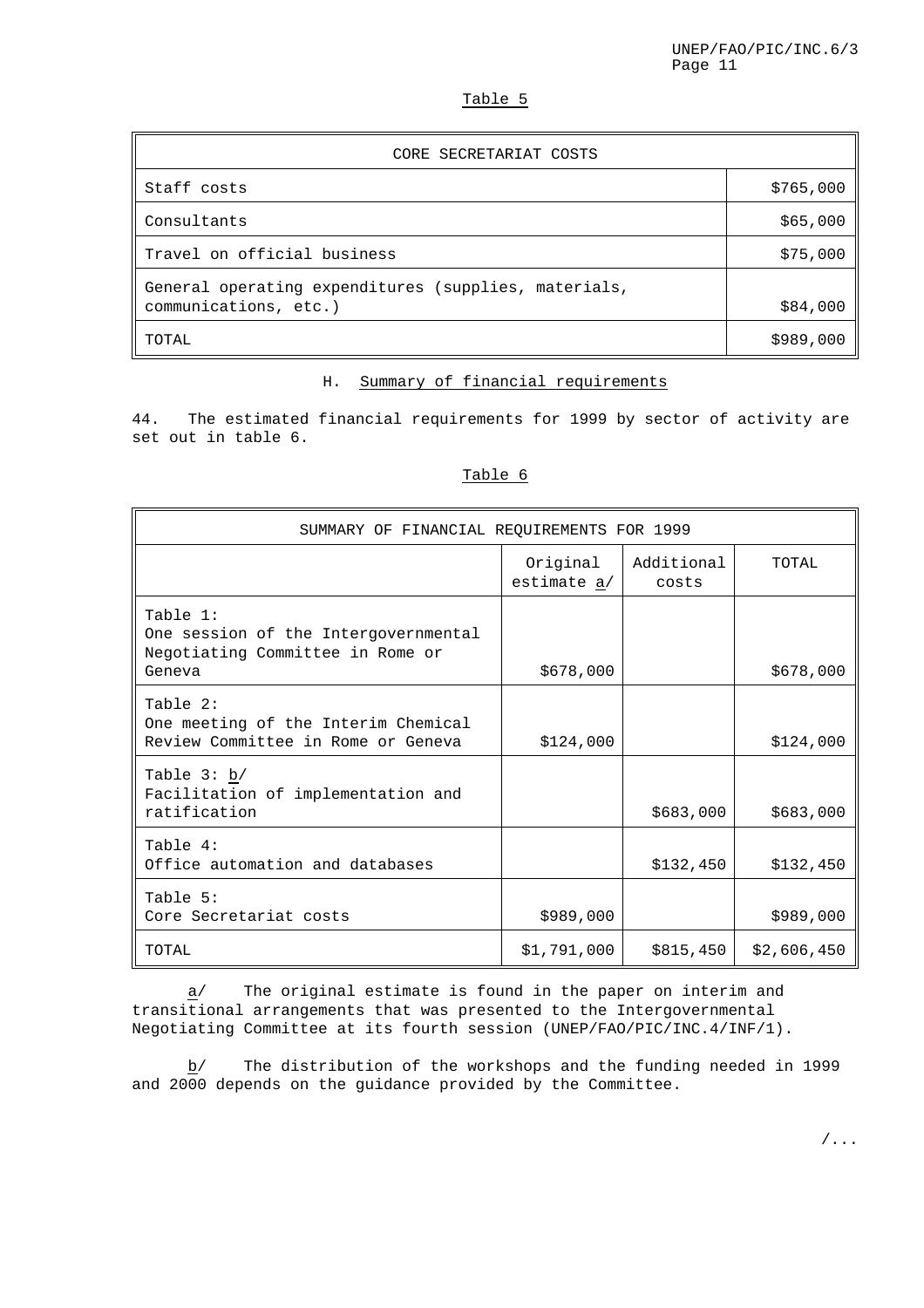#### II. TRUST FUND

# A. Status of pledges and contributions

45. A compilation of pledges and contributions to the trust fund, as of April 1999, is shown in annex II to the present note. In addition, Switzerland has made a counterpart contribution of \$100,000.

#### B. Status of expenditures and commitments

46. As of April 1999, total expenditures and commitments from the trust fund since its establishment in 1995 amounted to \$3,197,506. The expenditures and commitments made in support of the Intergovernmental Negotiating Committee and the Secretariat were as set forth in table 7.

| STATUS OF EXPENDITURES AND OBLIGATIONS                                                                                                          |             |
|-------------------------------------------------------------------------------------------------------------------------------------------------|-------------|
| Core Secretariat costs a/<br>(Staff cost, consultants, general operating<br>expenditures, travel on official business,<br>communications, etc.) | \$907,744   |
| Conference services for (six) sessions of the<br>Intergovernmental Negotiating Committee and the<br>Conference of Plenipotentiaries             | \$1,305,760 |
| Travel of participants to above meetings                                                                                                        | \$984,002   |
| TOTAL                                                                                                                                           | \$3,197,506 |

Table 7

 $\underline{a}$  In addition, the Government of Denmark has, since 1995, seconded a Senior Officer to the Secretariat through a special trust fund. As of April 1999, this support amounted to approximately \$550,000.

#### C. Replenishment of the trust fund

47. The Conference of Plenipotentiaries, in its resolution on interim arrangements, considered that interim arrangements were necessary to implement the PIC procedure and called upon States and regional economic integration organizations to make financial contributions to support the interim arrangements and the participation of developing countries and countries with economies in transition.

48. Table 8 shows the estimated financial requirements for 1999 and 2000 and the allocation of financial resources available at present.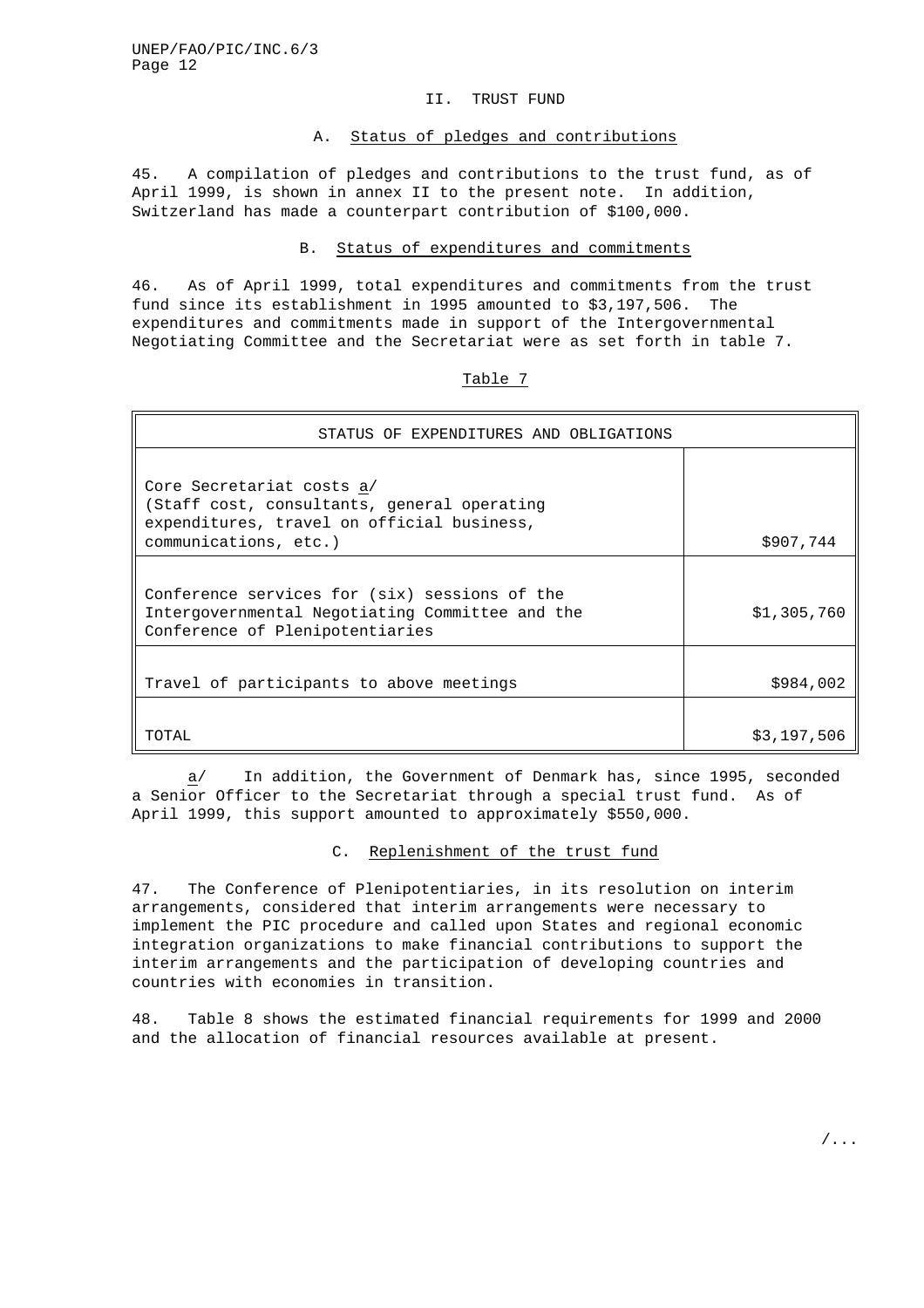| THE FINANCIAL SITUATION FOR 1999 AND 2000<br>(AS OF MAY 1999)                                     |                    |                     |                    |                     |  |  |
|---------------------------------------------------------------------------------------------------|--------------------|---------------------|--------------------|---------------------|--|--|
|                                                                                                   | 1999               |                     | 2000               |                     |  |  |
|                                                                                                   | Estimated<br>costs | Allocated<br>amount | Estimated<br>costs | Allocated<br>amount |  |  |
| Table 1:<br>One session of the<br>Intergovernmental<br>Negotiating Committee in<br>Rome or Geneva | \$678,000          | \$540,140           | \$678,000          | \$0                 |  |  |
| Table 2:<br>One meeting of the Interim<br>Chemical Review Committee<br>in Rome or Geneva          | \$124,000          | \$0                 | \$124,000          | \$0                 |  |  |
| Table 3:<br>Facilitation of<br>implementation and<br>ratification a/                              | \$0                | \$0\$               | \$683,000          | \$0                 |  |  |
| Table 4:<br>Office automation and<br>databases                                                    | \$132,450          | \$67,800            | \$0                | \$0                 |  |  |
| Table 5:<br>Core Secretariat costs b/                                                             | \$989,000          | \$601,995           | \$989,000          | \$280,000           |  |  |
| TOTAL                                                                                             | \$1,923,450        | \$1,209,935         | \$2,474,000        | \$280,000           |  |  |

a/ The distribution of the workshops and other activities, and hence the funding needed in 1999 and 2000, depends on the guidance provided by the Intergovernmental Negotiating Committee.

b/ Core Secretariat costs include the contributions by UNEP and FAO to the operation of the Secretariat.

49. After convening the sixth session of the Intergovernmental Negotiating Committee, the trust fund is virtually exhausted, and both UNEP and FAO have covered expenditures beyond the contribution foreseen in the estimate presented in the paper on interim and transitional arrangements (UNEP/FAO/PIC/INC.4/INF/1). Urgent action is therefore needed in order to replenish the trust fund.

50. The Intergovernmental Negotiating Committee may wish to consider urgently matters related to the mobilization of extrabudgetary funds during the interim period and make recommendations thereon.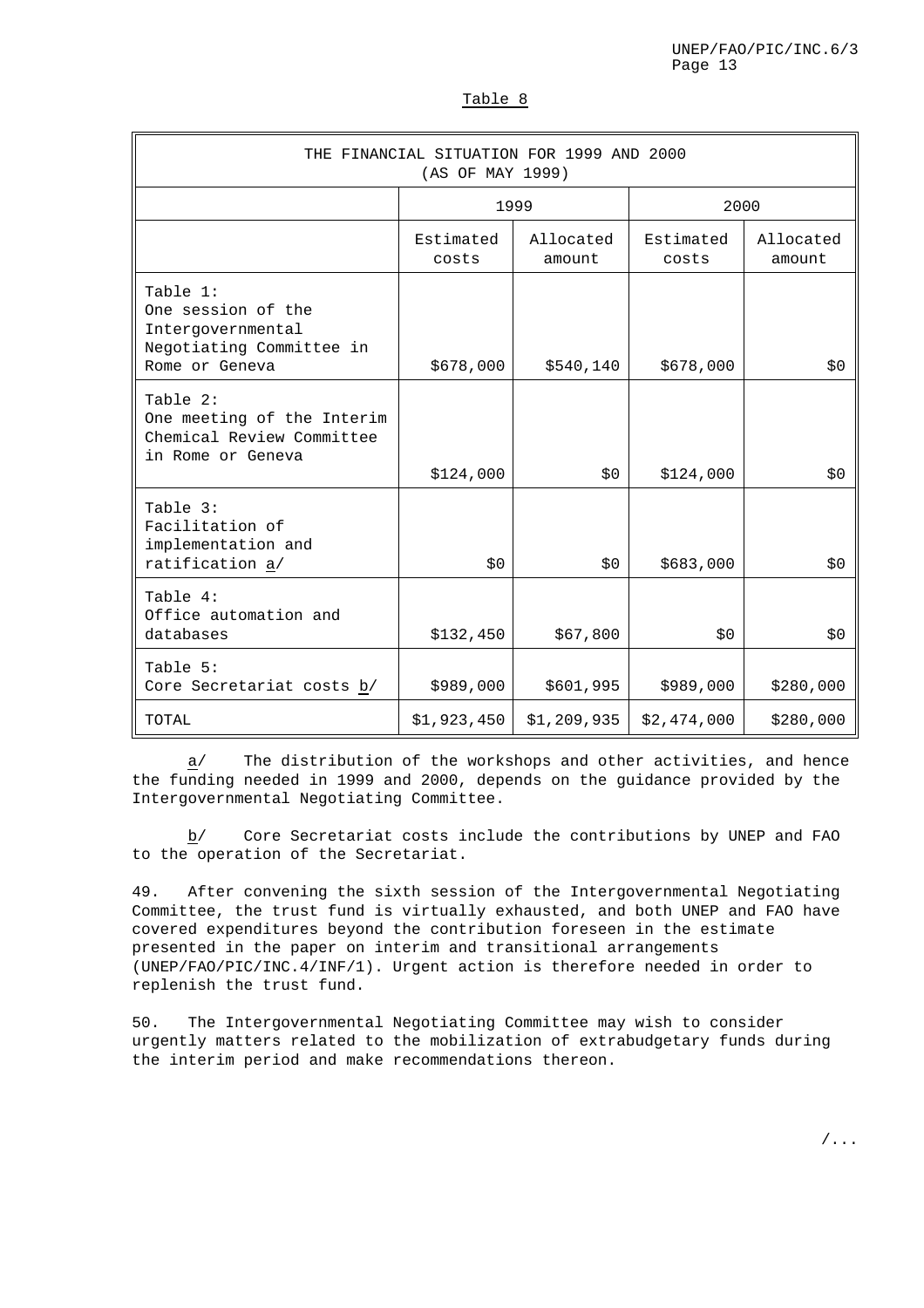# Annex I

|                                         | Level   | Organization | Work<br>months | Current source<br>of funding |
|-----------------------------------------|---------|--------------|----------------|------------------------------|
| Joint Executive Secretary               | $D-1$   | UNEP         | 3              | <b>UNEP</b>                  |
| Joint Executive Secretary               | $D-1$   | <b>FAO</b>   | 3              | <b>FAO</b>                   |
| Senior Environmental<br>Affairs Officer | $L - 5$ | <b>UNEP</b>  | 12             | Trust fund                   |
| Senior Officer                          | $P - 5$ | <b>FAO</b>   | 2              | <b>FAO</b>                   |
| Senior Scientific Affairs<br>Officer    | $P - 5$ | <b>FAO</b>   | 8              | Trust fund                   |
| Scientific Affairs Officer              | $P - 4$ | <b>UNEP</b>  | 12             | UNEP                         |
| Scientific Affairs Officer              | $P - 3$ | <b>FAO</b>   | 12             | <b>FAO</b>                   |
| Legal Assistant                         | $G - 5$ | UNEP         | 9              | UNEP                         |
| Secretary                               | $G-4$   | UNEP         | 12             | Unfunded                     |
| Secretary                               | $G-4$   | <b>FAO</b>   | 8              | Trust fund                   |

# 1999 SECRETARIAT STAFFING SITUATION AS OF MAY 1999